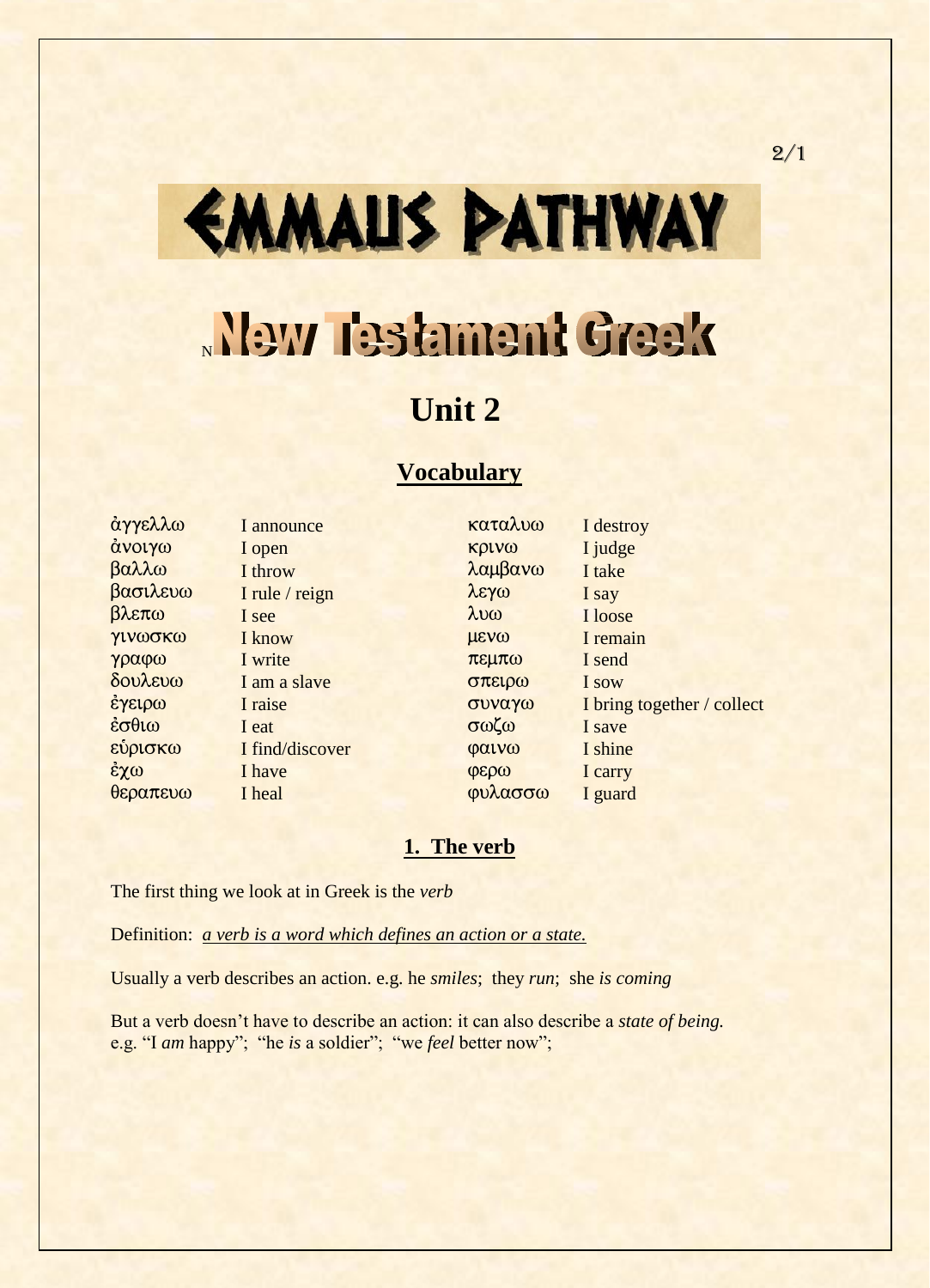#### **2. The Present tense***:*

If we want to describe an action that is going on *now* – *in the present* – we use what is known as the *present tense* of a verb.

The simplest form of the present tense in English is the *present simple tense* which states *in one word,* what is being done *now*.

e.g. "she *runs*" ; "they *smile*"; "we *play"; "* he *dies"*; "you *sing"*

If, however, we wish to stress the idea of an *uncompleted* action (one that is still going on) we use a form of the present tense known as the *present continuous tense.*

Examples of the *present continuous*: "I *am doing*"; "He *is coming"*; "They *are smiling"*

Expressing the action in this way communicates the impression of an action *going on* at the present time and *still unfinished*.

Therefore in English we have *two* forms of the present tense:

*I see* (present simple) *I am seeing* (present continuous)

In Greek, there is only *one* form of the present tense – and *it is closer in meaning to our present continuous tense* than to the present simple tense.

In other words, the Greek present tense represents *an action that is unfinished* because:

|    | • it's still going on                                                    | (e.g., "I am coming now") |
|----|--------------------------------------------------------------------------|---------------------------|
| or |                                                                          |                           |
|    | $\bullet$ it's heing dans even and even egain (e.g. "Leave here even day |                           |

• **it's being done over and over again.** (e.g. "*I come here every day"*)

Remember that the *present tense* in Greek can carry *either* of these meanings but unless we are specifically referring to an action that is being repeated over and over again, we usually translate the Greek present tense as: "*I am ….ing*"

#### **3. Present tense of verbs ending in - ω**

Let's look at our first Greek verb.

There are hundreds of verbs in the Greek language that end in  $-\omega$ . We only need to get to know *one* of them and the others will all follow the same pattern or *paradigm.*

The word we will learn first is  $\lambda v \omega$  (at the top of the vocabulary list).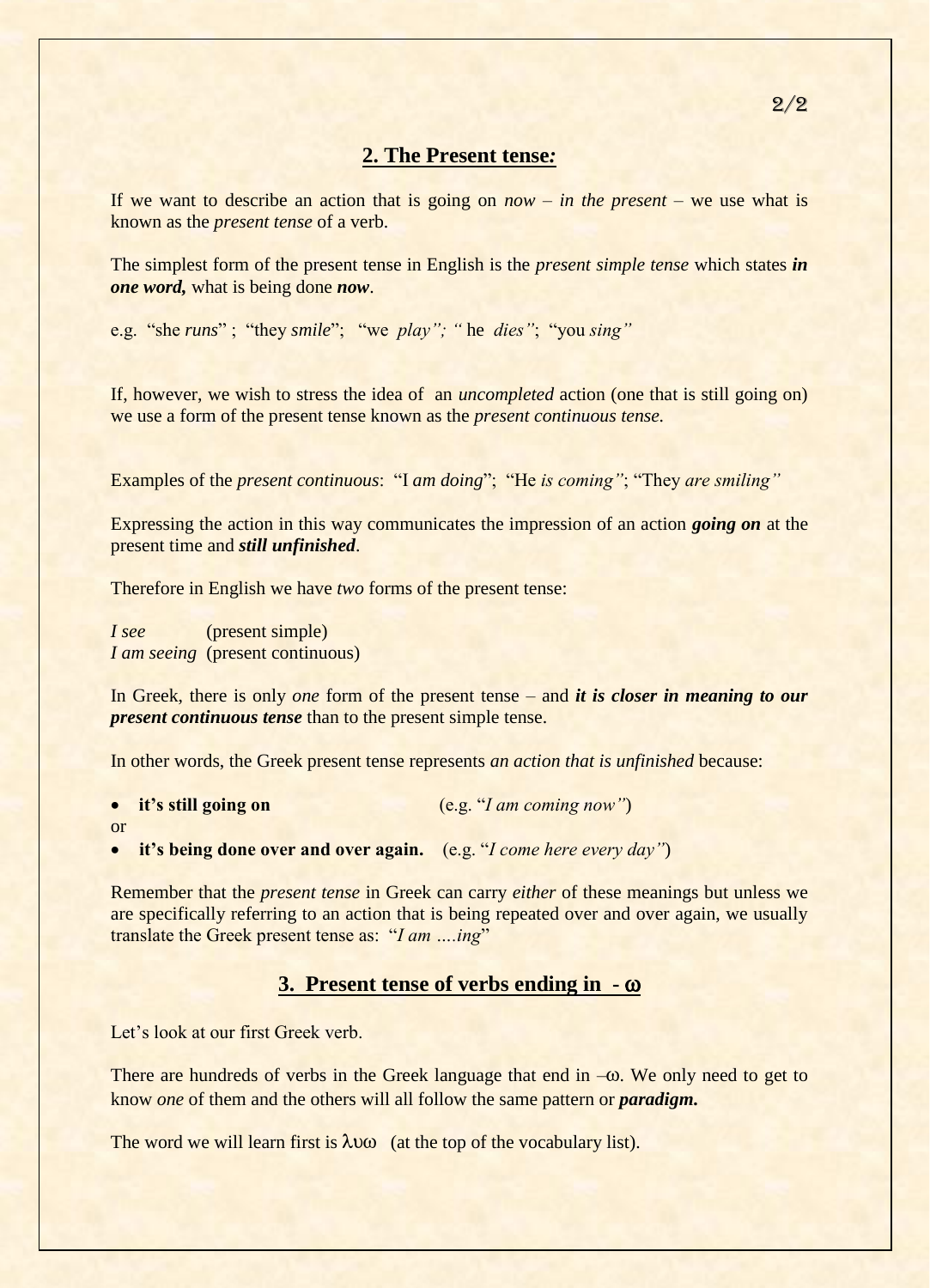#### $\lambda$ υω means "*I am loosing*".

Notice that to describe what is happening, we use *three* words : "*I am loosing*". Greek, on the other hand, only uses the *one* word –  $\lambda v \omega$ 

This is because *three* pieces of information are contained in the word  $\lambda$  uso. This one word tells us:

- 1. *what* action is being performed.
- 2. *who* is performing the action.
- 3. *when* the action is being performed

How does the *one* word convey these *three* pieces of information?

Well - the verb actually consists of *two* separate parts:  $\lambda v$  - and - $\omega$ 

a. The first part  $(\lambda v)$  is known as the *stem*. It's also referred to as the *lexical* or *meaning* part of the verb.

 In other words, the *stem* tells us *what* is being done. In this case, λυ- means "*loose*".

b. The second part is known as the *ending*. It's also known as the *grammatical* part of the verb and it tells us *who* is performing the action.

In this case, an  $-\omega$  at the end means "*I* ……"

Put  $\lambda v$  and  $\omega$  together and you have  $\lambda v \omega$  which means: "*I loose*" (thus incidentally also telling us *when* the action is being performed).

A more accurate rendering in English would be: "*I am loosing".*

Now if we want to say "*you are loosing*" (addressing one person),

- we keep the same stem :  $\lambda v$  (the *meaning* of the word doesn't change).
- we use an ending that means "*you".*

The ending that means "*you*" is –  $\epsilon \iota \zeta$ . Therefore "*you are loosing*" is  $\lambda \nu + \epsilon \iota \zeta = \lambda \nu \epsilon \iota \zeta$ .

The *stem* (*lexical* or *meaning* part) of the verb does *not* change because the word always describes the same action. The *ending* (*grammatical* part) of the verb, however, *must change* depending on *who* is performing the action.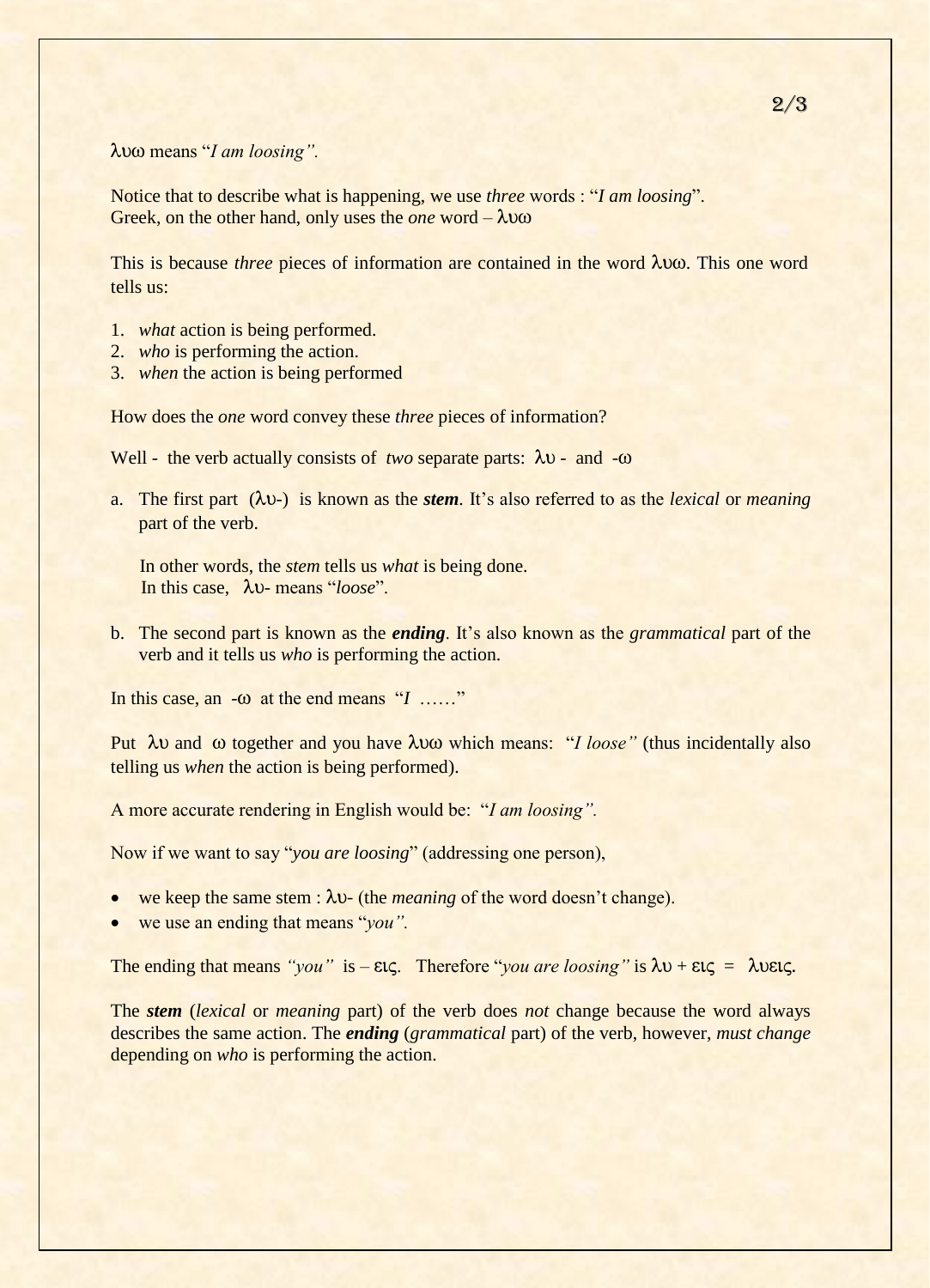Now use your vocabulary list to give the *English* for the following:

Exercise 2.a

| 1. $\sigma \pi \epsilon \mu \omega$ | $6. \delta$ ov $\lambda$ and $\omega$ | $11.$ καταλυω                             |
|-------------------------------------|---------------------------------------|-------------------------------------------|
| 2. θεραπευεις                       | 7. βασιλευεις                         | $12.$ πεμπεις                             |
| 3. βαλλεις                          | $8.$ $\phi$ ερεις                     | 13. $\dot{\epsilon}$ $\sigma \theta$ LELC |
| 4. $K\rho V\omega$                  | $9. \lambda \nu \omega$               | $14.$ έγειρω                              |
| $5.$ σωζω                           | 10. άνοιγεις                          | $15.$ εύρισκω                             |

Now we want to say "*he is loosing".* The ending Greek uses to mean "*he*" is - ei

So luei means "*he is loosing*". However, it also can mean "*she is loosing*" or "*it is loosing"*. The only way you can tell which is which is by the *context* (the words around the verb).

Exercise 2.b Give the English for the following:

| $1.$ Kpivels                           | $4. \lambda$ Eyel          | 7. $\epsilon \chi \omega$ | $10.$ $\varphi$ $\epsilon$ $\rho$ $\epsilon$ $\iota$ |
|----------------------------------------|----------------------------|---------------------------|------------------------------------------------------|
| 2. $\gamma \rho \alpha \varphi \omega$ | 5. λαμβανεις               | 8. φερεις                 | 11. $\dot{\epsilon}$ $\sigma \theta$ iei             |
| $3.$ εύρισκεις                         | $6.$ $\sigma$ <i>vayει</i> | 9. βαλλω                  | 12. φυλασσω                                          |

So far we've seen that :

| $\lambda v \omega = I$ loose / am loosing                                                                              |  |
|------------------------------------------------------------------------------------------------------------------------|--|
| $\lambda \nu \varepsilon \zeta = \nu \frac{\partial u}{\partial \rho} \frac{\partial \nu}{\partial \zeta}$ are loosing |  |
| $\lambda$ UEL = he / she / it looses / is loosing                                                                      |  |

Now we can (grammatically speaking) *dress this up* a little:

| $\mathcal{I}$  | is known as the <b>First</b> person singular  |
|----------------|-----------------------------------------------|
| $\mathit{you}$ | is known as the <i>Second person singular</i> |
| he/she/it      | is known as the Third person singular         |

Because there's only *one* person involved in each case, it's obvious why these pronouns are known as the *first*, *second* and *third person singular*.

But what if there's more than one person (or thing) involved?

Instead of "*I*", we want to say "*we".* Instead of "*you"* (one person), we want to say "*you*" (more than one). Instead of "*he*", "*she"* or "*it*", we want to say "*they"*.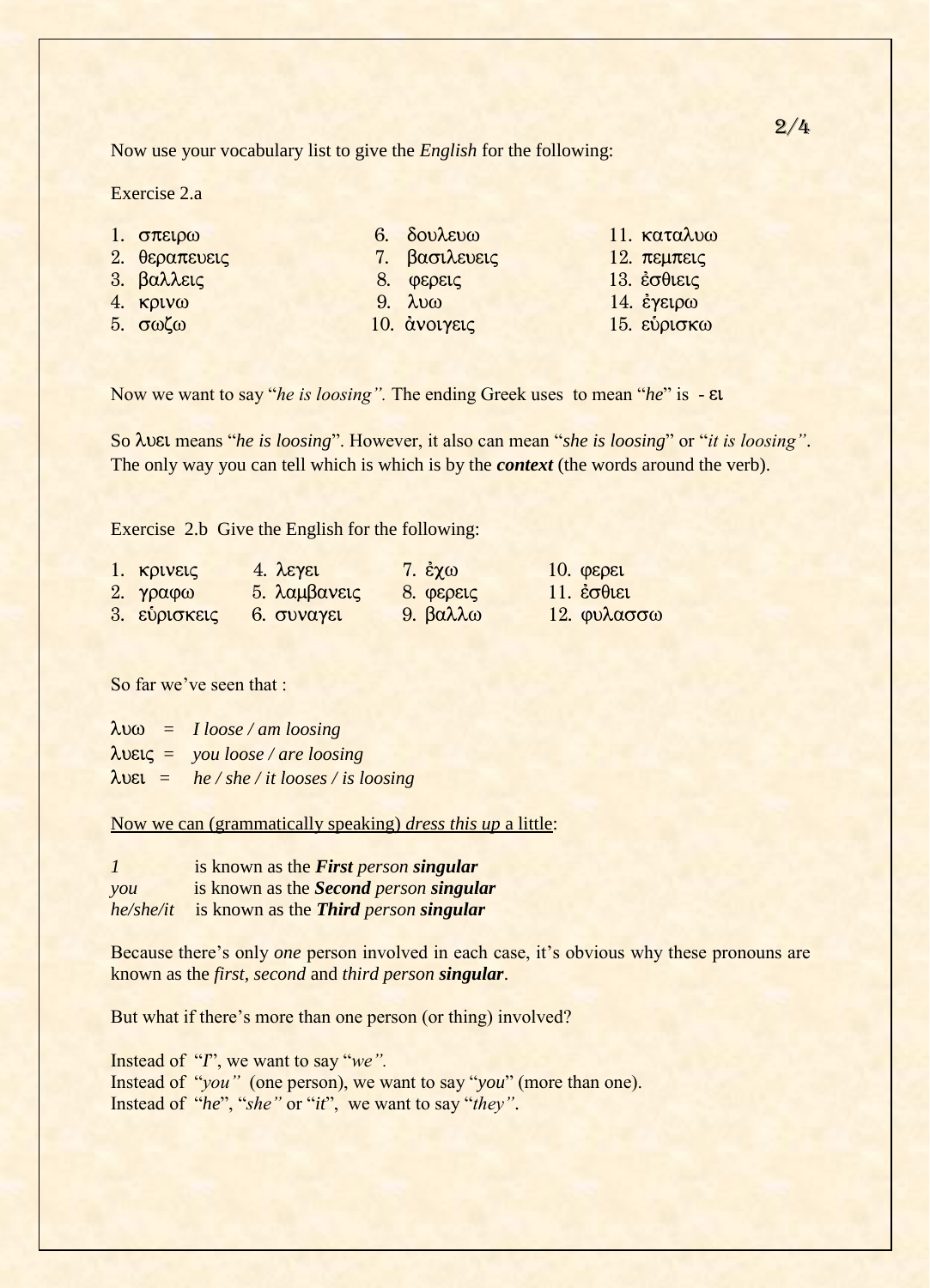In older forms of English, "*you*" (singular) was distinguishable from "*you"* (plural) because the pronoun "*thou*" was used to denote *one person* and "*ye"* was used when referring to *more than one*.

In Greek, the difference is expressed by the *endings* of the verb:

| The ending that means "we" is           | $-$ OHEV                  |
|-----------------------------------------|---------------------------|
| The ending that means "you" (plural) is | $ 273 -$                  |
| The ending that means "they" is         | $ \omega \sigma \iota(v)$ |

| So now we have $\lambda$ vouev |                    | we loose / are loosing               |
|--------------------------------|--------------------|--------------------------------------|
|                                | λυετε              | $\gamma$ ou (pl) loose / are loosing |
|                                | $\lambda$ vovol(v) | they loose / are loosing             |

Notice that there's a bracket around the *nu* (v). This is to indicate that it's a *moveable nu* which simply means that sometimes the *nu* is at the end - and sometimes it's left off.

Therefore  $\lambda$ **vovotv** and  $\lambda$ **vovot** mean exactly the same thing: "*they are loosing*".

Exercise 2.c Give the English for the following:

- 
- 
- 
- 4. άγγελλουσιν 10. λαμβανομεν 16. πεμπομεν
- $5.$  συναγετε 11. γινωσκω 17. θεραπευω
- 
- 
- 
- 3.  $\epsilon$ γειρω 9. σπειρουσιν 15. φαινει
	-
	-
	-
- 1. εύρισκομεν 7. βασιλευεις 13. φυλασσετε
- 2. HEVEI 8. SWIETE 14. SOULEVOUSI
	-
	-
	-
- 6. έχουσιν 12. βλεπεις 18. άνοιγομεν

#### **4. Now for a little more grammar:**

- Every time you've come across a Greek verb in this unit, it's been in the *present tense.*
- In every case, the person involved has been *doing something* (presumably to someone or something else) - *not having something done* to him or her. This is called the *active mood* or *mode* of the verb.

If the person were to have something done *to them* (i.e. the action performed on them), then this would be called the *passive mood (*which we study later in the course).

Compare the following two sentences:

- 
- 

1. *He hits the ball.* (*active mood***:** the subject ("He") *performs* the action) 2. *He is hit by the ball*. (*passive mood:* the subject ("He") is *at the receiving end* )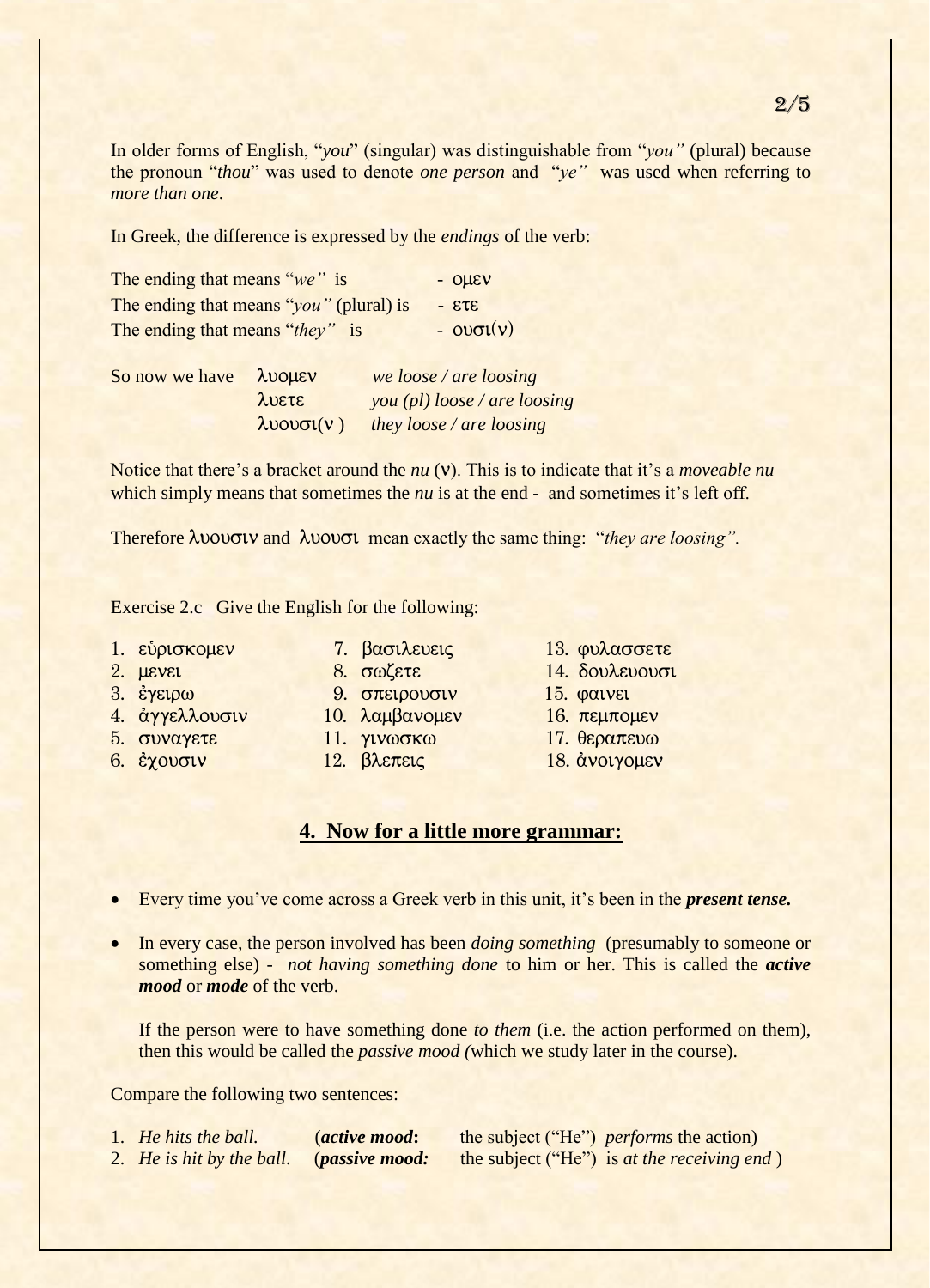We've been considering the **present tense** and the **active mood** of verbs that end in – $\omega$  so now let's put it all together:

Singular  $1<sup>st</sup>$ person λυω *I am loosing*  2  $2nd$ "  $\lambda$ veig *you are loosing* 3 rd  $\lambda$ vel *he/she/it is loosing* Plural 1<sup>st</sup> person  $\lambda$ vouev we are loosing 2  $2<sub>nd</sub>$  " luete *you are loosing* 3 3rd  $\lambda$ vov $\sigma$ l(v) *they are loosing* 

The paradigm for the *present, active* form of the  $-\omega$  verbs is as follows:

When you look up the verb "*loose"* in a Greek dictionary, you'll find it listed in the *first person singular* form  $(\lambda v\omega)$ . When you are asked to supply a verb (without reference to who is performing the action), *always supply the first person singular form* (as we do in the vocabularies in this course – and as you'll find it in all the dictionaries etc). Don't worry about the reasons for this – they'll become clearer at a later stage. Just remember that if you are asked "What is the Greek for "*loose"* (or even "*to loose"*)?" your answer will be:  $\alpha$ 

#### **5. Snippets from Scripture:**

At the end of each Unit, you'll be given selected passages from the New Testament to translate. For the first few Units, there'll be many words you won't know and only the relevant word(s) to be translated will be given in Greek. The remainder of the passage will be supplied in English. You are more or less "filling in the blanks". Quite naturally, the words supplied in English will "fill out" the rest of the statement – and they will not necessarily appear in the same order as their original Greek equivalents...

As we progress through the Units, this method will be used less and less. As your grasp of the language develops, unknown words in a passage will be left in their Greek form – but have their meaning supplied in brackets. Eventually even this will cease and you will be expected to look up any unknown word in a good lexicon – or derive its meaning from the context.

Because the "Snippets" have been carefully chosen to match the difficulty level and the vocabulary of the particular Unit in which they appear, there will be few unknown words and you should have little difficulty in translating these Scriptures.

Please don't, however, be tempted to use a translation or an interlinear for the "Snippets" as a whole. Try your hand at your own translation and send it in to us for appraisal. This will give you a much better feel for New Testament Greek and your facility with the language will develop rapidly as you go along.